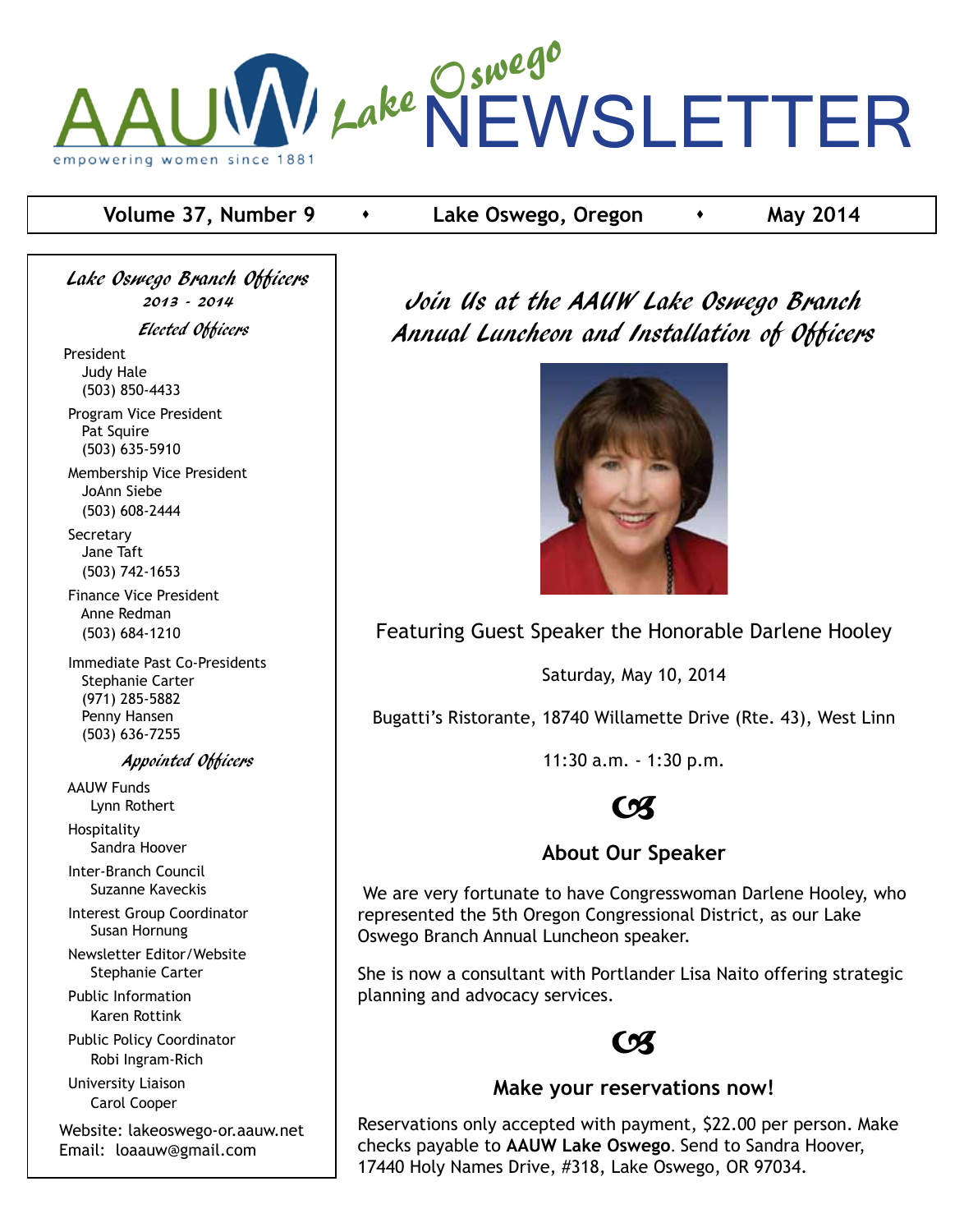# **Page 2 A May 2014**



Judy Hale with dog, Ruby

Hale & Hearty by Judy Hale, President

I know many of you attended the tea in April. It was wonderful and very successful as a fundraiser and a great chance to visit with members of AAUW. Many people worked to make it a success. Penny Hanson organized the tea. Volunteers brought in salads, breads, scones and desserts. The food was delicious! Karen Rottink, Pat Squire, Carol Cooper, and Sandra Hoover worked hard to set up the room and check people in as they arrived. The tables looked beautiful with retro tablecloths and centerpieces that served double duty -- we took them to the state convention later in April. Servers made sure no one ran out of tea or food.

In addition to the tea, there was a book sale and silent auction organized by Stephanie Carter, Susan Hornung and Anne Redman. Members donated jewelry, paintings, a chance to order cookies, homemade jam and aprons to put in the silent auction. The book sale and auction added a lot to the fun of the day and to our bottom line. The event was a good chance to see how our members can come together to support our goals. Thanks to all who contributed.

We have one more event this year, our annual luncheon and installation of officers at Bugatti's. Please join us to celebrate our successful year. Our state AAUW president, Cynthia Rauscher, plans to attend. We will install two officers who are continuing on in their current positions -- our treasurer, Anne Redman, and our membership chair, JoAnn Siebe. Our 2014 Named Gift Honoree will also be revealed. I hope to see you there.



From left to right: Sandra Hoover, Janet Lockhart, Heidi Morlan, Carol Ficht



From left to right: Sue Kingzett, Leah Blackburn, Jane Taft, Jo Ann Frost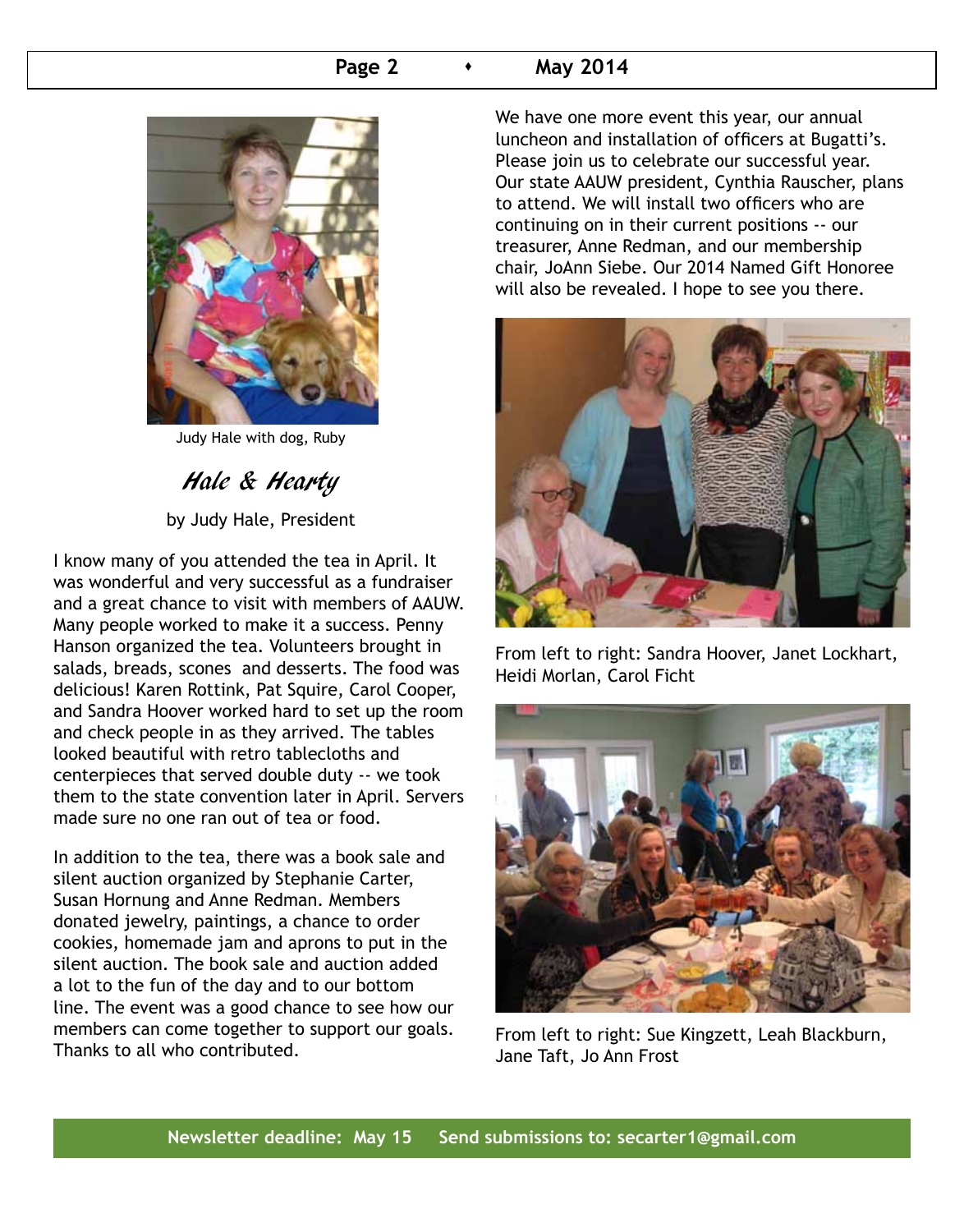# Kudos!

## by Penny Hansen, Event Chair

What a wonderful day it was! The Friendship Tea/ Book Sale/Silent Auction event was a hit and a success. Through your efforts, both our members and non-members sipped and dined on wonderful food, spent their money on attractive deals at the Silent Auction and adopted new books to read for any occasion.

It has been such a fine opportunity to plan together, to make new acquaintances and involve so many helpful people. Through your help and support we had fun, reached our scholarship goal of \$1,000 and raised extra to help support our AAUW Funds which helps promote our ideals as an organization. Some of us even were able to try new recipes and tastes.

Words fall short in thanking each of you for your help. There were seventeen chefs who prepared the luncheon, some even preparing more than one item. A big thank you goes to Pat Squire and Karen Rottink for helping with the planning and for setting up the dining room. And, more thanks are due to our five servers.

The creative talents of so many of you provided the merchandise for our Silent Auction. Thank you. Susan Hornung and Stephanie Carter gathered the books for our book sale. Thanks go to all of you who donated books and then bought more! There were at least thirty-three people who worked to make our fund raiser a success. It is through supporting each other and working together that we are able to reach our goals. It has been a pleasure to work with each of you. Thank you for everything.



Left to right: Susan Hornung, Anneliese Einwaller



Left to right: Muriel Woolley, Penny Hansen, Joan Waldron



Left to right: Jane Taft, Barbara Buckley



Left to right: Twins Kira and Raquel with Aunt Karen Rottink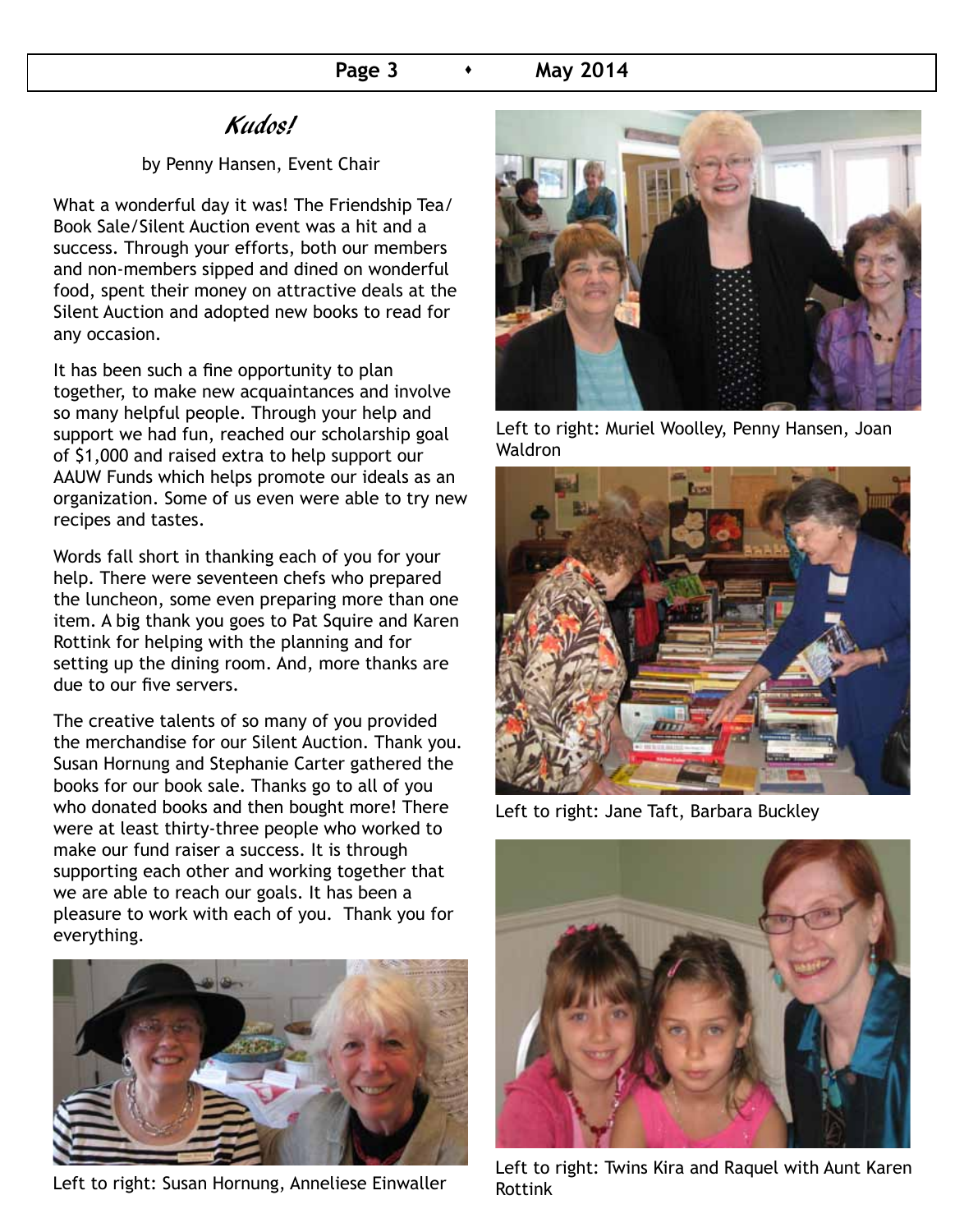# **Page 4 • May 2014**



Left to right: Ann Keddie, Becky Heims, Pat Squire

# Editor's Note

Starting with this issue, the newsletter will feature one article that focuses on a member's service to the community. AAUW is about more than socializing, it's about working in our communities to improve the social and economic life of women and girls. Our members are active in many community groups. Cackie Kyle's article about her experiences while volunteering with Habitat for Humanity received very positive feedback.

If you are involved with a community group, please volunteer to write one of these features.

# Walking with Rose Haven

by JoAnn Siebe

Join the Reigning Roses Walk on Mother's Day, Sunday, May 11!

Walk with, or in honor of, a special woman in your life this Mother's Day. The Walk lasts from 10:00 to 1:00 p.m. and will feature a reception with mimosas, pastries and entertainment. Together with Rose Haven guests, you will stroll a 5k course through the streets of NW Portland.

I teach a marketing class for non-profit organizations at Portland State University. This term my students are working with Rose Haven to plan their first annual "Reigning Roses Walk" to raise funds for the center.

There is no fee, but I encourage you to join my team, "For Our Moms" or make a donation to

support the women and children of Rose Haven. You can do so by going to the website Rosehaven. org. On the right side of the page, under Registration, select "click here." At the bottom of the next page, select the team "For Our Moms" and follow the instructions to register or make a donation.

Rose Haven is a sanctuary from the street, offering compassion, practical assistance and community to women and children facing loss of home, abuse and other disruptive life experiences.

Rose Haven promotes self-sufficiency by providing on-site advocacy, informal counseling and referral services that assist women in obtaining housing, medical and legal services.

Much of Rose Haven's success over the past decade is due to the focus on long-term, personal care. Guests are provided with clothing, hygiene products, diapers, voicemail accounts and a mailing address. Rose Haven offers writing classes, resume assistance, math tutoring, creative art programs and health education programs for its guests. It provides "participatory development" by offering services in which women must engage to gain the skills needed to move into stable situations.

In addition to providing access to social services and education, Rose Haven offers guests a safe haven from the street, a sense of community and a place to build relationships.

Rose Haven does all of this for only \$189.00 per year per guest. 95% of all monetary donations go directly to providing these services.

On a personal level, I struggled as a single mother of two toddlers with a B.A. degree. I worked fulltime as a manager at a bank and made less than the poverty level in 1978.

I don't claim to know anything about what it's like for these homeless women. However, I do understand the need for a safe environment for my children.

I am walking to raise money for Rose Haven in honor of my mother and all of us who support other women who need safety and a path to life with dignity.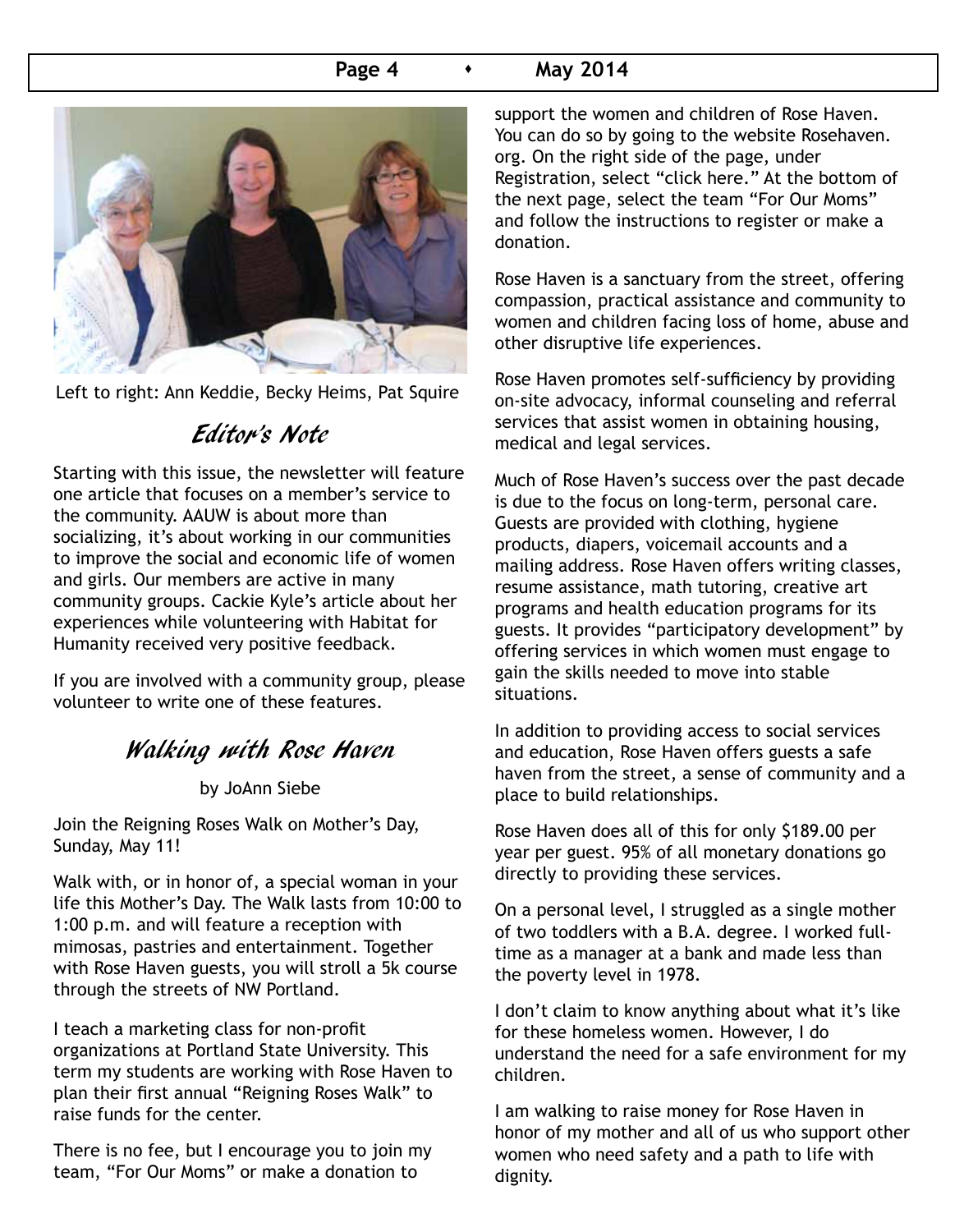# **Page 5 A May 2014**

# AAUW Lake Oswego Branch Membership Application and Dues Statement 2014-15

Please print. Highlight any additions, changes or corrections.

| College/University ____________________________                                                                                                                                                                                                              |                                                                                                                                                                                                                                                                      | $State$ Degree(s) _____________________                                                                                                                                                                                                                                                                                                                                  |  |  |  |  |  |  |  |
|--------------------------------------------------------------------------------------------------------------------------------------------------------------------------------------------------------------------------------------------------------------|----------------------------------------------------------------------------------------------------------------------------------------------------------------------------------------------------------------------------------------------------------------------|--------------------------------------------------------------------------------------------------------------------------------------------------------------------------------------------------------------------------------------------------------------------------------------------------------------------------------------------------------------------------|--|--|--|--|--|--|--|
|                                                                                                                                                                                                                                                              |                                                                                                                                                                                                                                                                      |                                                                                                                                                                                                                                                                                                                                                                          |  |  |  |  |  |  |  |
|                                                                                                                                                                                                                                                              |                                                                                                                                                                                                                                                                      |                                                                                                                                                                                                                                                                                                                                                                          |  |  |  |  |  |  |  |
|                                                                                                                                                                                                                                                              |                                                                                                                                                                                                                                                                      | Please put additional degrees on back of page or add note.                                                                                                                                                                                                                                                                                                               |  |  |  |  |  |  |  |
| $\Box$<br>New                                                                                                                                                                                                                                                | Renewing $\Box$ Life $\Box$ Honorary Life $\Box$ Dual $\Box$                                                                                                                                                                                                         | Student                                                                                                                                                                                                                                                                                                                                                                  |  |  |  |  |  |  |  |
| Please make checks payable to: AAUW Lake Oswego Branch                                                                                                                                                                                                       |                                                                                                                                                                                                                                                                      |                                                                                                                                                                                                                                                                                                                                                                          |  |  |  |  |  |  |  |
| \$49 National Association Dues<br>\$16 State Dues<br>\$17 Branch Dues<br>\$82 Total Dues*                                                                                                                                                                    | *\$46 of your annual dues is tax<br>deductible. \$3 supports our<br>lobby efforts and \$1 is for the<br>Oregon Newsletter. Your dues<br>may be deductible as a business                                                                                              |                                                                                                                                                                                                                                                                                                                                                                          |  |  |  |  |  |  |  |
|                                                                                                                                                                                                                                                              |                                                                                                                                                                                                                                                                      | expense.                                                                                                                                                                                                                                                                                                                                                                 |  |  |  |  |  |  |  |
| \$25 Student Affiliate Dues**<br>Amount enclosed ___________<br>Check # ______________________                                                                                                                                                               |                                                                                                                                                                                                                                                                      | **Student dues-undergraduate<br>only, \$16 is tax deductible.                                                                                                                                                                                                                                                                                                            |  |  |  |  |  |  |  |
| Participate! Share your skills and talents.                                                                                                                                                                                                                  |                                                                                                                                                                                                                                                                      |                                                                                                                                                                                                                                                                                                                                                                          |  |  |  |  |  |  |  |
| <b>SKILLS</b><br>Computer<br>Design/Graphics<br>Database Management<br>Web site maintenance<br><b>Desktop Publishing</b><br>Newsletter Editor<br>Photography<br>Writing/Editing<br><b>Table Decoration</b><br><b>Food Preparation</b><br><b>Fund Raising</b> | <b>BRANCH SUPPORT</b><br>Monthly programs & Events<br>Set up/Take Down<br>Greeter at events<br><b>Newsletter Distribution</b><br><b>Publicity Distribution</b><br><b>Directory Management</b><br><b>Food Preparation</b><br><b>Holiday Gala</b><br>New member friend | <b>INTEREST GROUPS</b><br><b>Book Groups</b><br>_____ 2nd Wednesday - noon<br>3rd Thursday - morning<br>_____ 4th Tuesday - evening<br>4th Thursday - evening<br>___ 4th Friday - evening<br><b>Bridge Groups</b><br>Laffalot, 2nd, 4th Monday<br>3rd Wednesday<br>Other<br><b>Eat Ethnic</b><br>Delightful Dining<br>___ Explore Northwest<br>___ Portland Center Stage |  |  |  |  |  |  |  |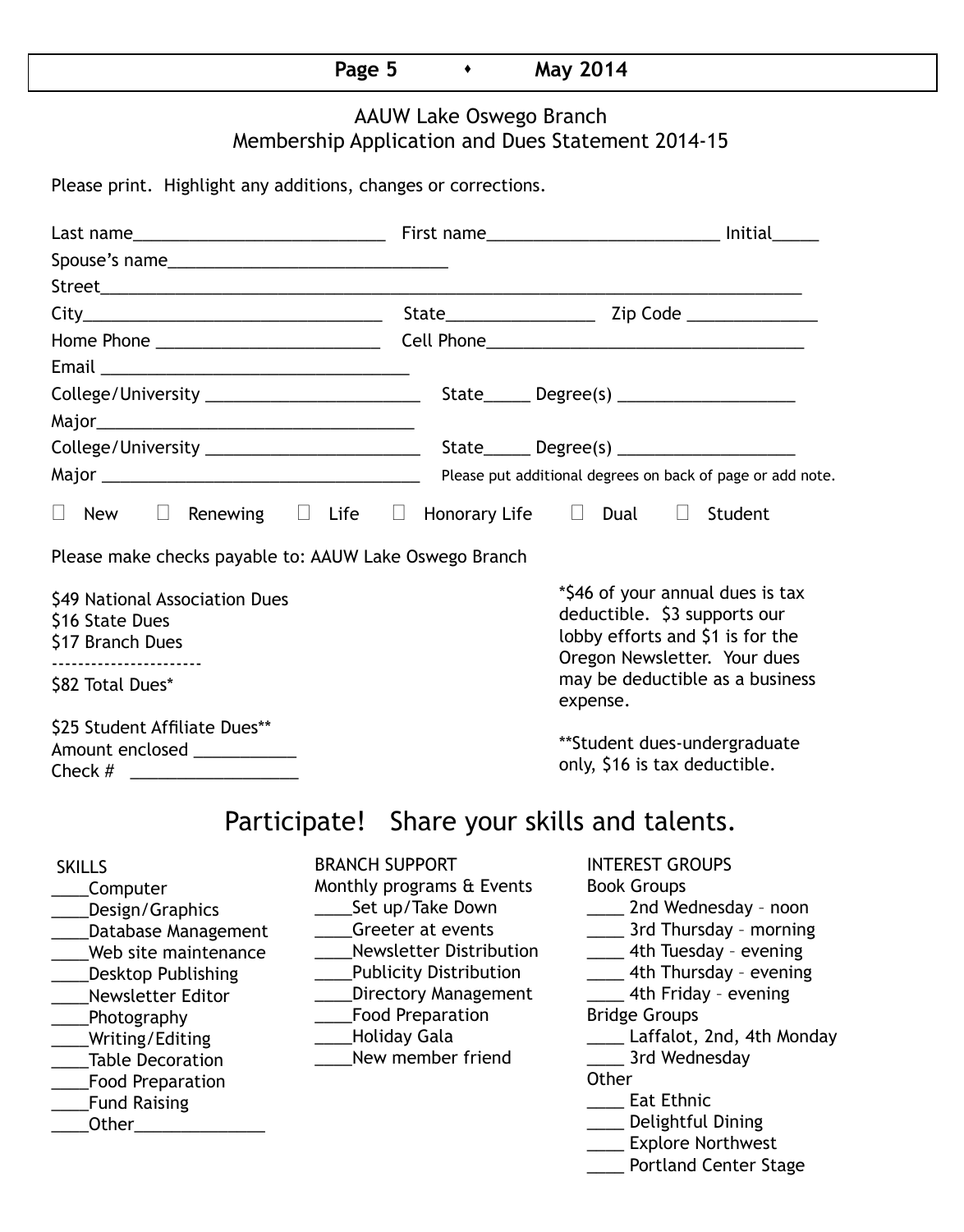# **Page 6**  $\longrightarrow$  **May 2014**

# 2014 LO AAUW Donation Form

Name was also as a set of  $\sim$  10  $\mu$  m  $\sim$  10  $\mu$  m  $\sim$  10  $\mu$  m  $\sim$  10  $\mu$  m  $\sim$  10  $\mu$  m  $\sim$  10  $\mu$  m  $\sim$  10  $\mu$  m  $\sim$  10  $\mu$  m  $\sim$  10  $\mu$  m  $\sim$  10  $\mu$  m  $\sim$  10  $\mu$  m  $\sim$  10  $\mu$  m  $\sim$  10  $\mu$  m

City/State/Zip 2000 and 2000 and 2000 and 2000 and 2000 and 2000 and 2000 and 2000 and 2000 and 200

Address \_\_\_\_\_\_\_\_\_\_\_\_\_\_\_\_\_\_\_\_\_\_\_\_\_\_\_\_\_\_\_\_\_\_\_\_\_\_\_\_\_\_\_\_\_\_\_\_\_\_

**LOCAL SCHOLARSHIP DONATION:**

\$\_\_\_\_\_\_\_\_\_\_\_ Donation Amount **—** Write check to *Lake Oswego AAUW* PLEASE NOTE: THIS DONATION IS **NOT** TAX DEDUCTIBLE

## **NATIONAL AAUW FUNDS DONATION:**

\$\_\_\_\_\_\_\_\_\_\_\_ Donation Amount **—** Write check to *AAUW Funds*

ALL NATIONAL CONTRIBUTIONS ARE FULLY TAX DEDUCTIBLE

Giving unrestricted gifts to AAUW FUNDS (#9110) provides support where needed most, but you can choose a specific fund:

**[ ] #9110 General Foundation Support — Allocated where most needed** 

[ ] #4336 Educational Opportunities Fund **—** Supports fellowships and grants

[ ] #9170 Eleanor Roosevelt Fund **—** Supports AAUW research studies

[ ] #4337 Public Policy Fund **—** Supports advocacy for laws fair to women

[ ] #3999 Legal Advocacy Fund **—** Supports legal rights for those facing discrimination

[ ] #4339 Leadership Programs Fund **—** Supports programs like NCCWSL

[ ] #4363 Oregon's Betsy McDowell Research & Projects Fund

Gifts of \$100–\$174 confer membership in the Oregon Century Club Gifts of \$175 or above confer membership in the Oregon Century Club Plus

Gifts of \$25 or more to either local scholarship or AAUW Funds may be designated to honor a friend or loved one.

This gift is a memorial (deceased) to \_\_\_\_\_\_\_\_\_\_\_\_\_\_\_\_\_\_\_\_\_\_\_\_\_\_\_\_\_\_\_\_\_\_

This gift is a tribute (living) to \_\_\_\_\_\_\_\_\_\_\_\_\_\_\_\_\_\_\_\_\_\_\_\_\_\_\_\_\_\_\_\_\_\_

Acknowledgement should be sent to:

Name \_\_\_\_\_\_\_\_\_\_\_\_\_\_\_\_\_\_\_\_\_\_\_\_\_\_\_\_\_\_\_\_\_\_\_\_\_\_\_\_\_\_\_\_\_\_\_\_\_\_\_\_

Address \_\_\_\_\_\_\_\_\_\_\_\_\_\_\_\_\_\_\_\_\_\_\_\_\_\_\_\_\_\_\_\_\_\_\_\_\_\_\_\_\_\_\_\_\_\_\_\_\_\_

**Send this form and check to: LO AAUW, PO Box 416, Marylhurst, Oregon 97036**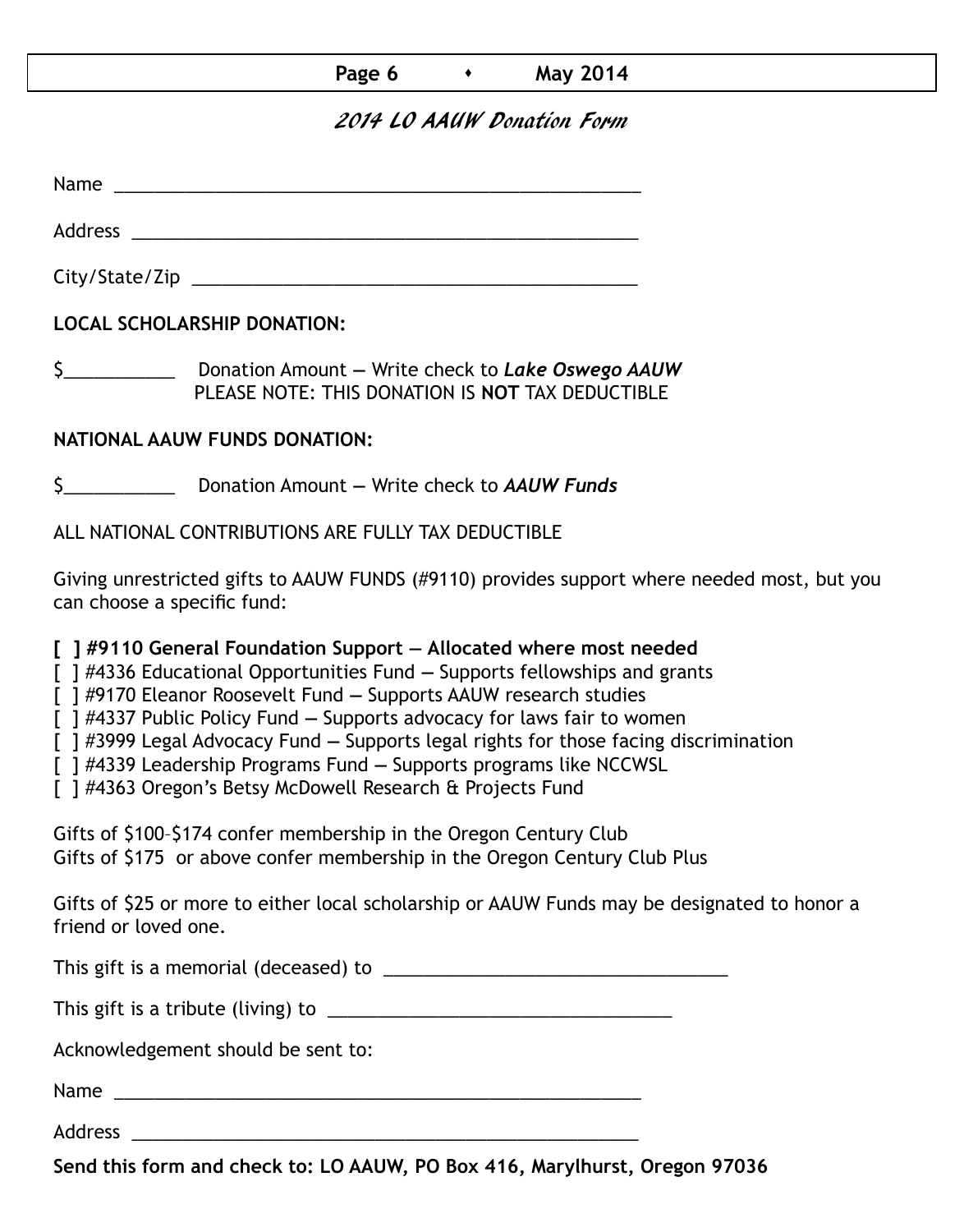# Interest Group Activities

**Tuesday Morning Books 4th Tuesday at 11:00 a.m.**

Date: May 27

Book: *Burgess Boys* by Elizabeth Strout Location: Szechuan Kitchen, Lake Oswego Leader: Nancy White For more information, contact Dixie Kroupa, (503) 697-8028, dixie.kroupa@comcast.net

#### **Murder by the Book 2nd Wednesday at 12:00 p.m.**

Date: May 14

Books: *Where There's a Will* by Rex Stout Location: 4949 Meadows Rd., Suite 400, Lake Oswego

Bring your lunch, refreshments provided. For more information, contact Jane Taft, (503) 742-1653, taft.jane@gmail.com or Stephanie Carter, (971) 285-5882, secarter1@gmail.com

#### **Interpretive Books 3rd Thursday at 9:30 a.m.**

Date: May 15

Book: *Night Train to Lisbon* by Pascal Mercier Leader: Connie Irwin Hostess: Sue Kingzett For more information, contact Carol Zinsli, (503) 694-6181, czinsli@comcast.net or Linda Watkins, (503) 694-2334, l.and.m.watkins@gmail.com

#### **Thursday Evening Books 4th Thursday at 7:30 p.m.**

Date: May 22

Book: *All Roads Lead to Austen* by Amy Smith Hostess: Barbara McDonald For more information, contact Sandra Hoover, (503) 635-0952, sandraleehoover@comcast.net or Suzanne Kaveckis, (503) 678-1641, ctn75492@centurytel.net

#### **Friday Books 4th Friday at 10:00 a.m.**

Date: May 23 Book: *And the Mountains Echoed* by Khaled Hosseini Location: Market of Choice, Conf Rm, West Linn Leader: Gaye Buckmaster For more information, contact Irene Romero, (503) 657-6159, ireneromero@mac.com or Marie Ryan, (503) 274-7917, mpresq@q.com

### **Portland Center Stage Date and Time Vary**

Season ticket holders for the Portland Center Stage's Thursday matinees will enjoy a year of musicals, dramas and comedies. For more information, contact Betty Barber, (503) 675-0594, barberbc@yahoo.com

## **Laffalot Bridge 2nd & 4th Mondays at 1:00 p.m.**

Date: May 12 & 26

If you would like to be added to the substitute list, or for more information, contact Susan Hornung, susanhornung@hotmail.com

#### **Third Wednesday Bridge 3rd Wednesday at 1:00 p.m.**

Date: May 21 For more information, contact Betty Hittle, (503) 636-7034, blhittle@comcast.net

### **Eat Ethnic 3rd Tuesday at 6:30 p.m.**

Date: May 20

Location: Pho Lavang Restaurant (Vietnamese), 16120 Boones Ferry Road, Lake Oswego Hostess: Susan Hornung Spouses and guests are welcome. For more information or to be added to the email list, contact Susan Hornung, susanhornung@ hotmail.com

**If you would like to become the new group leader for Eat Ethnic, please contact Susan Hornung at susanhornung@hotmail.**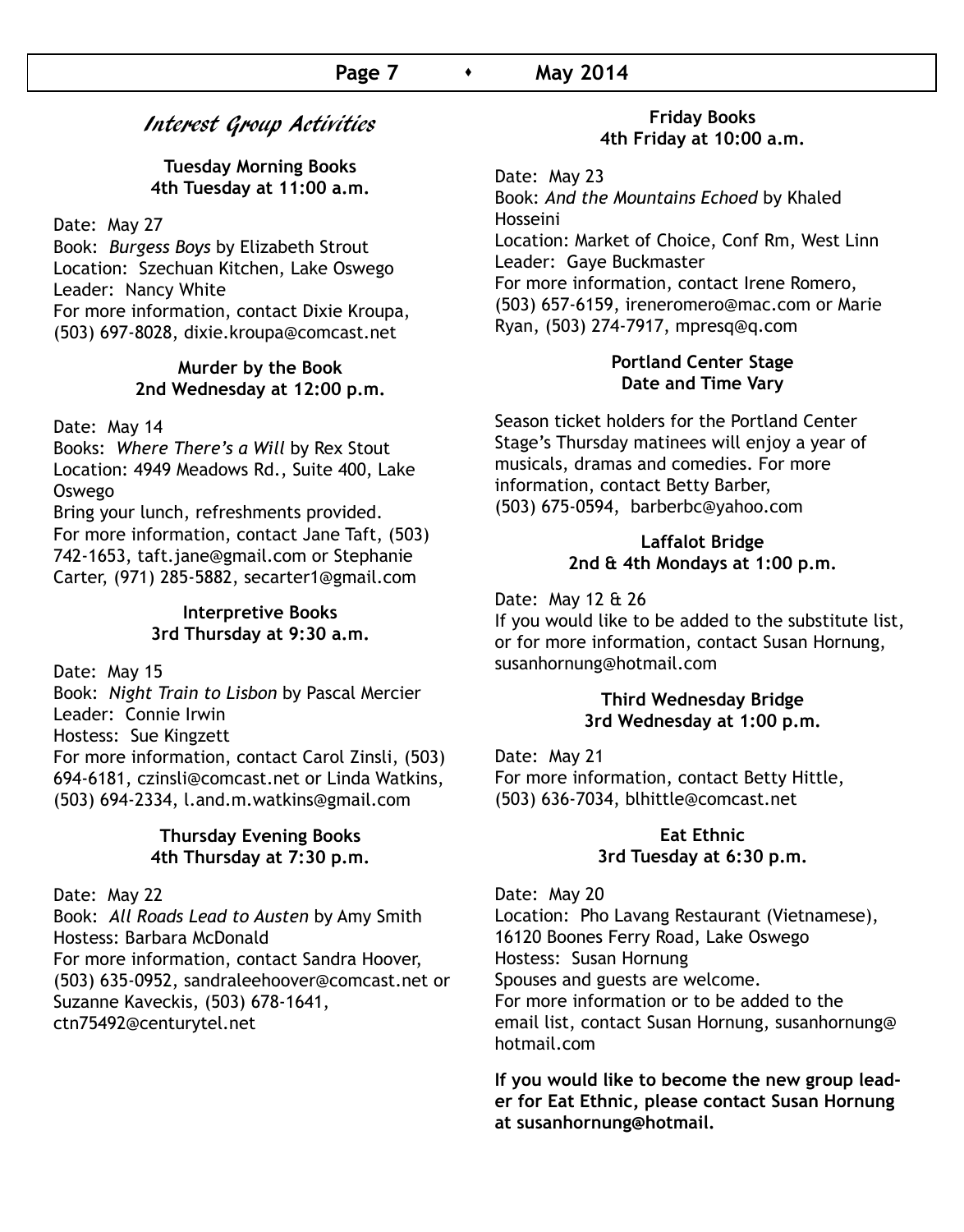

| Sunday         | Monday                          | Tuesday                                  | Wednesday                                 | Thursday                                  | Friday                       | Saturday                                                        |
|----------------|---------------------------------|------------------------------------------|-------------------------------------------|-------------------------------------------|------------------------------|-----------------------------------------------------------------|
|                |                                 |                                          |                                           | 1                                         | $\overline{2}$               | $\overline{3}$                                                  |
| $\overline{4}$ | 5                               | 6                                        | $\overline{7}$<br><b>Board Meeting</b>    | 8                                         | 9                            | 10<br>Luncheon<br>$\mathbf{\hat{a}}$<br>Officer<br>Installation |
| 11             | 12<br>Laffalot<br><b>Bridge</b> | 13                                       | 14<br>Murder by<br>the<br><b>Book</b>     | 15<br>Interpretive<br><b>Books</b>        | 16                           | 17<br>Delightful<br>Dining                                      |
| 18             | 19                              | 20<br>Eat Ethnic                         | 21<br>Third<br>Wednesday<br><b>Bridge</b> | 22<br>Thursday<br>Evening<br><b>Books</b> | 23<br>Friday<br><b>Books</b> | 24                                                              |
| 25             | 26<br>Laffalot<br><b>Bridge</b> | 27<br>Tuesday<br>Morning<br><b>Books</b> | 28                                        | 29                                        | 30                           | 31                                                              |